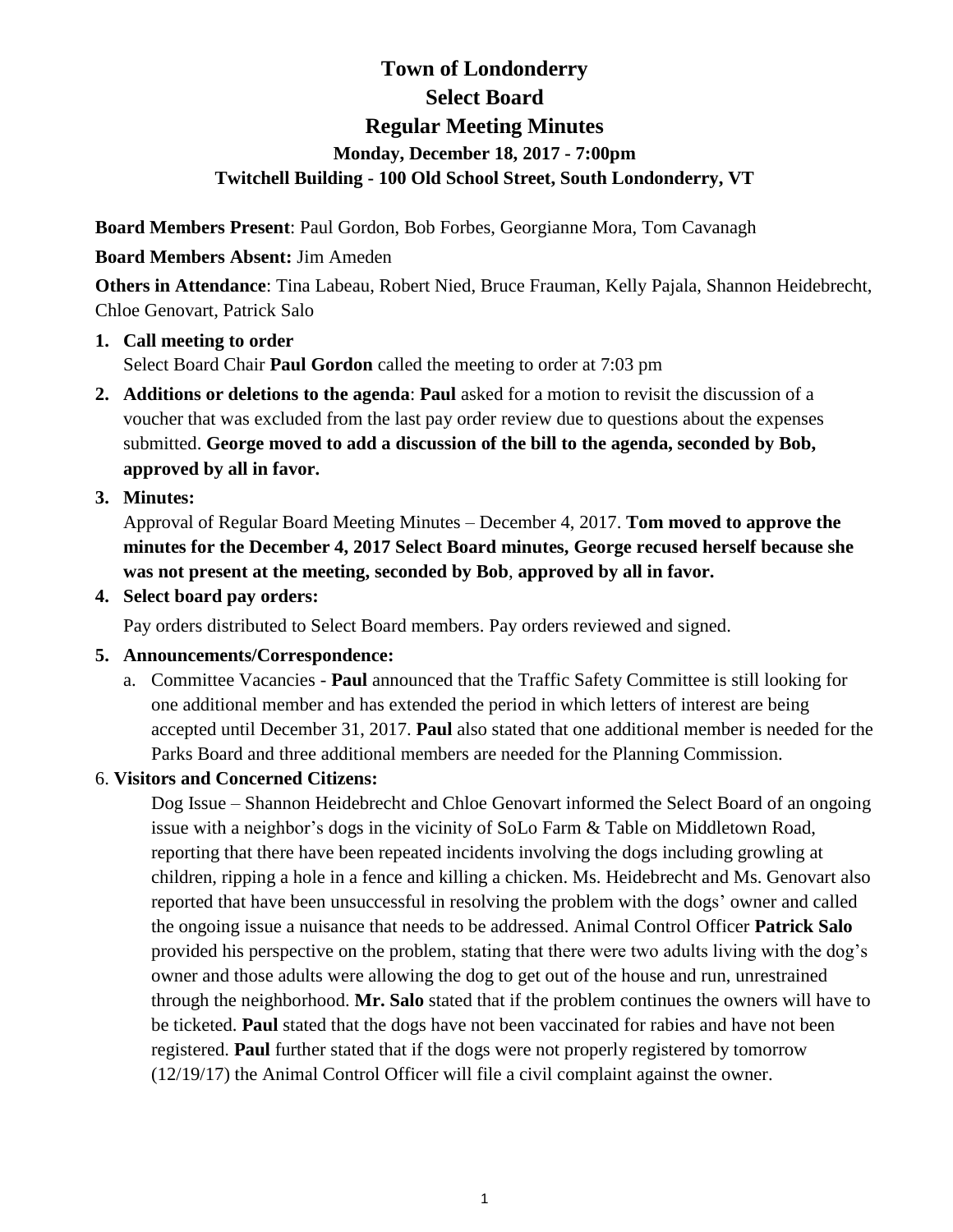Ms. Heidebrecht expressed her frustration that the problem has persisted for so long without the owner facing consequences. **George** stated that she would advocate for calling the Animal Control Officer anytime the dogs are running loose. **Paul** stated that the Town would work to resolve the issue.

#### **7. Town Officials Business**

- a. Appointment to Conservation Commission **George moved to appoint Sunny Wright to the Conservation Committee, seconded by Tom, approved by all in favor.**
- b. Appointment to Traffic Safety Committee **George moved to appoint Cindy Gubb, Kevin Beattie and Dick Dale to the Traffic Safety Committee, seconded by Tom, approved by all in favor.**
- c. Septage Reporting Town Administrator Robert Nied provided background on the septage field maintained by the Town at the transfer station, stating that there was only one waste hauler using the facility and that the hauler has not been timely in paying fees and submitting paperwork. **Robert** stated that the septage handling was highly regulated by Vermont DEC and that the Town must comply with State regulations and file very detailed quarterly reports. **Robert** further stated that he had concerns that the information provided by the hauler may not be complete and/or accurate and that uncertainty over the accuracy and completeness of the information impacts the Town's ability to file the appropriate reports to the State. **Robert** stated that he would conduct a cost/benefit analysis as well as a risk assessment of the current septage handling process and provide a report of findings to the Select Board by March 1, 2018 and that he would ask the Board to determine at that time if they wish to continue to accept septage at the facility into the spring season. **Bob** stated that there has historically been support for maintaining the septage facility in order to keep septic pumping costs down for Town residents. **Paul** stated that he hoped that the facility could continue to operate if the issues with the hauler can be resolved.
- d. The Select Board discussed the added agenda item involving \$91.00 food and beverage expense submitted for reimbursement by the Conservation Commission. **Bob** asked if the expense could be paid out of the Commission's own budget. Town Treasurer Tina Labeau responded that the Commission's budget would not cover an expense incurred outside of a public meeting. **Paul** detailed the Board's options for dealing with the submitted expense. **George moved to pay the meal expense incurred for the Commission's guest speaker only, rather than paying for the expenses incurred by the Commission members themselves, seconded by Bob, approved by all in favor.**

#### **8. Transfer Station**

**Tom** reported the damaged gate has been repaired and battery issues with front end loader have been resolved.

#### **9. Road and Bridges**

RFP for 02 Mack sale- discussion was tabled as the RFP is not yet available.

#### **10. Old Business**

Sand and salt shed update – **Paul** reported that snow has been cleared from inside the shed but wall construction has not yet begun. **Paul** also reported that the cost of plastic sheeting to protect the concrete from damage by salt would cost \$1,582. **Bob** asked a number of questions about the purpose of the plastic and how it would be applied. Paul responded that they are proposing to staple the plastic sheeting the plywood that has not yet been installed.